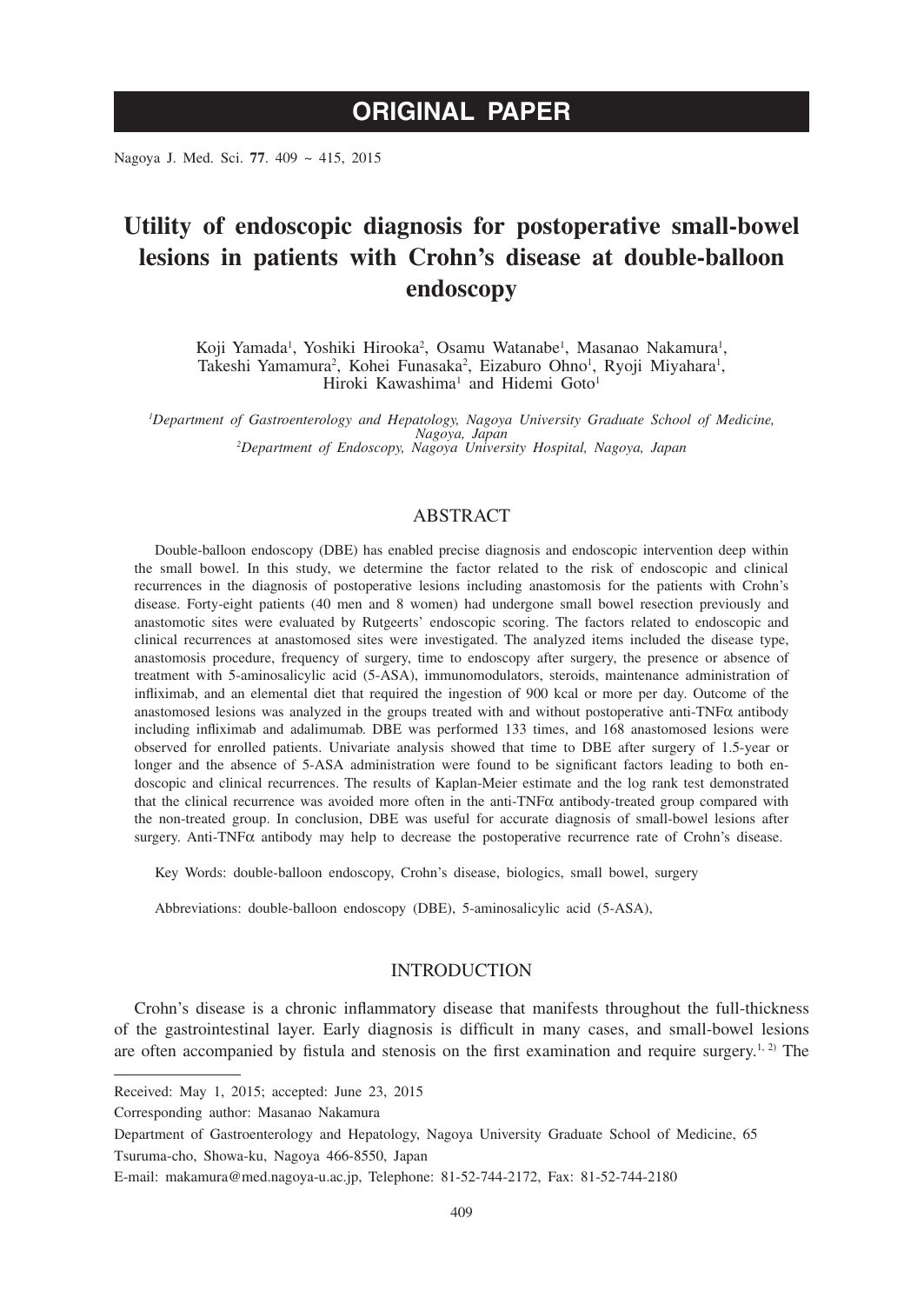#### Koji Yamada *et al.*

reoperation rate is high, and internal therapy, based on evaluation of the small-bowel lesions and endoscopic treatment of the stenosis of the small intestine, may be important to avoid surgery.<sup>3)</sup> Once healing of the intestinal mucosa has been achieved, the intestinal condition tends to be maintained thereafter in many reported cases.<sup>4, 5)</sup> The effects of biological agents and immunomodulators in the treatment of Crohn's disease have been demonstrated, and a high therapeutic efficacy can be expected with multiple drug administrations when the pathology is accurately evaluated, even for intractable cases.<sup>6</sup> Double-balloon endoscopy (DBE) has enabled precise diagnosis and endoscopic intervention deep within the small bowel.<sup>7, 8)</sup> Using DBE, endoscopic findings of Crohn's disease can be observed closely, facilitating understanding of the lesions. DBE also enables close observation of the anastomosed sites after surgery for Crohn's disease and after endoscopic balloon dilatation of the stenotic lesions.9) The objective of this study was to retrospectively review patients who underwent evaluation of the anastomosed sites of the small bowel using DBE after surgery, and to elucidate the characteristics and factors involved in recurrence at the anastomosed sites.

## PATIENTS AND METHODS

The subjects were Crohn's disease patients who underwent DBE assessment of the small bowel mucosa at the anastomosed sites following surgery at our hospital. DBE was performed as reported previously,<sup>10, 11)</sup> and the findings were reviewed in the DBE database of our hospital, including endoscopic images, and medical records. The background demographics of the patients were also investigated. The condition of the anastomosed lesion site was evaluated in 5 steps, Grades  $0-4$ , using the endoscopic scoring reported by Rutgeerts *et al.*,<sup>12)</sup> and the following 2 items were investigated: Of the anastomosed lesions classified, those graded 2, 3, and 4 were regarded as endoscopic recurrence, and recurrence-related factors were investigated using univariate analysis. Of the anastomosed lesions classified, those graded 0, 1, 2, and 3 were regarded as clinical remission and the grade 4 lesions were regarded as clinical recurrence. These recurrence-related factors were investigated using univariate analysis.

The analyzed items included the disease type, anastomosis procedure, frequency of surgery, time to endoscopy after surgery, the presence or absence of treatment with 5-aminosalicylic acid (5-ASA), immunomodulators, steroids, maintenance administration of infliximab, and an elemental diet that required the ingestion of 900 kcal or more per day. Since the efficacy of anti-TNF $\alpha$ antibody has been reported recently, $13$  the outcome of the anastomosed lesions was analyzed between the groups that were treated with and without postoperative anti-TNF $\alpha$  antibody.

### RESULTS

Data from forty-eight patients at our hospital were reviewed (Table 1). At the time of the first admission to our hospital, the mean age was 37.4 years and the mean duration of illness was 9.3 years. There was a greater number of male patients, and the disease type was small bowel in 32 and small and large bowel in 16 patients, showing that there were more patients with the small bowel type. The mean number of surgeries was 1.4 times. The disease was symptomatic at the time of the first DBE in 31 patients, including abdominal pain and abdominal fullness, and remained asymptomatic in 17 patients. DBE was performed 133 times, and 168 anastomosed lesions were observed. The conditions of the anastomosed sites were classified according to the endoscopic score reported by Rutgeerts *et al.* (Figure 1).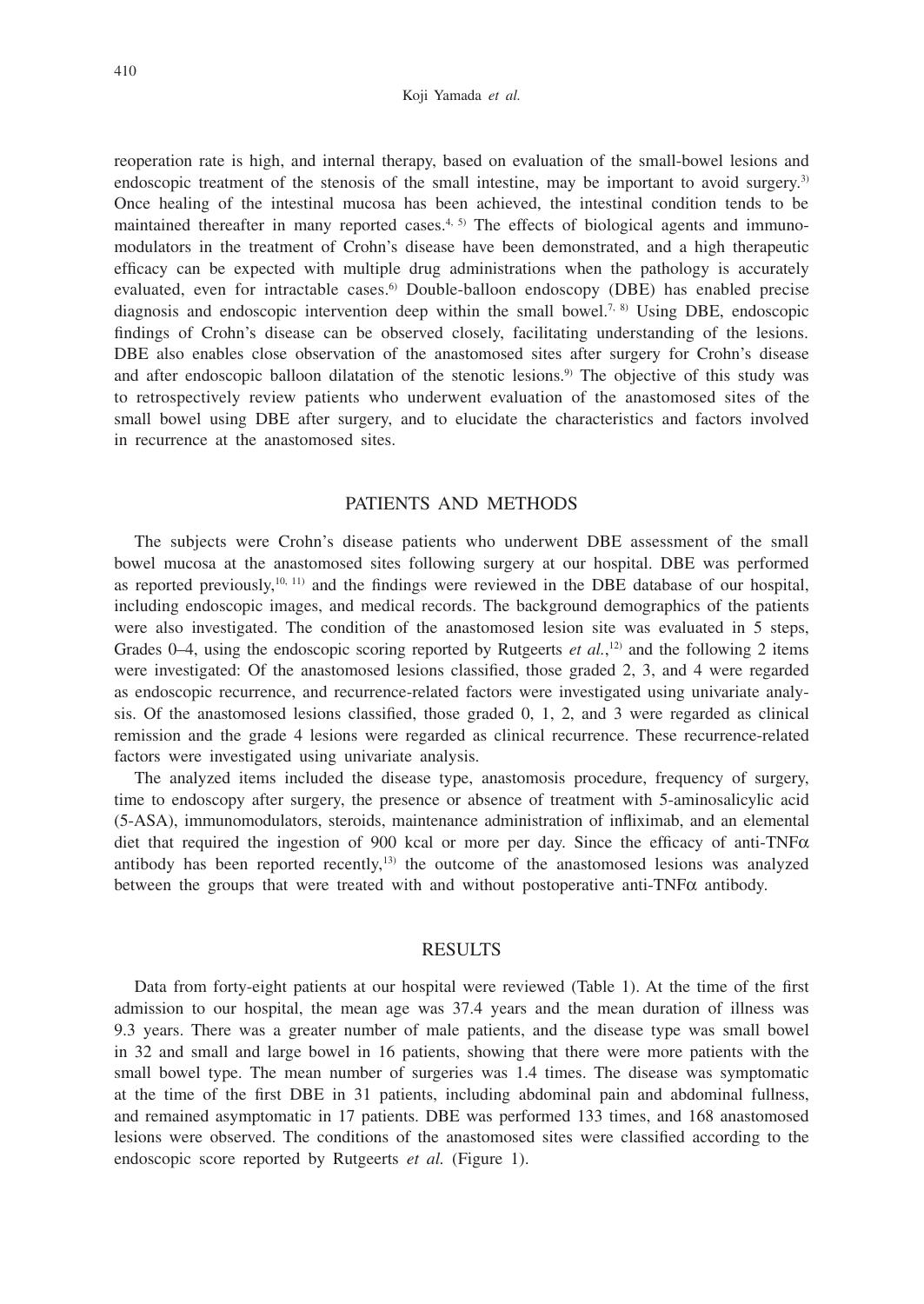Postoperative lesions in Crohn's disease

| <b>THOICE</b> The Characteristics of patients of whom anastomotic sites was examined by double banoon endosed |                    |
|---------------------------------------------------------------------------------------------------------------|--------------------|
| Number of patients                                                                                            | 48                 |
| Gender (male/female)                                                                                          | 40/8               |
| Age $(y.o., mean \pm S.D.)$                                                                                   | $37.4 \pm 10.5$    |
| Disease duration (mean $\pm$ S.D.)                                                                            | $9.3\pm 6.2$ years |
| Disease location (Ileal/Iliocolonic)                                                                          | 32/16              |
| Post surgical history (times, mean±S.D.)                                                                      | $1.4 \pm 0.7$      |

**Table 1** Characteristics of patients of whom anastomotic sites was evaluated by double-balloon endoscopy



**Fig. 1** Rutgeerts' scores of 168 anastomotic sites evaluated by DBE

The factors related to endoscopic recurrence at anastomosed sites were investigated. A time to DBE after surgery of 1.5-year or longer and the absence of 5-ASA administration were found to be significant factors leading to endoscopic recurrence (Table 2).

On analysis of factors leading to clinical recurrence, similar to endoscopic recurrence, a duration to DBE of 1.5-year or longer after surgery and the absence of 5-ASA administration were found to be significant (Table 3).

The 48 postoperative patients were divided into two groups, with and without administration of anti-TNF $\alpha$  antibody, which were comprised of 22 and 26 patients, respectively. The grade 4 outcomes based on the classification of Rutgeerts *et al.* were analyzed based upon these 2 treatment groups. The anti-TNF $\alpha$  antibodies were infliximab in 21 patients and adalimumab in 6 patients (5 patients overlapped). They included administration with irregular periods and on demand. The outcomes during the follow-up period (median duration: 51 months) were analyzed using the Kaplan-Meier estimate and the log rank test. The conditions leading to clinical recurrence were avoided more often in the anti-TNF $\alpha$  antibody-treated group compared with the non-treated group (Figure 2).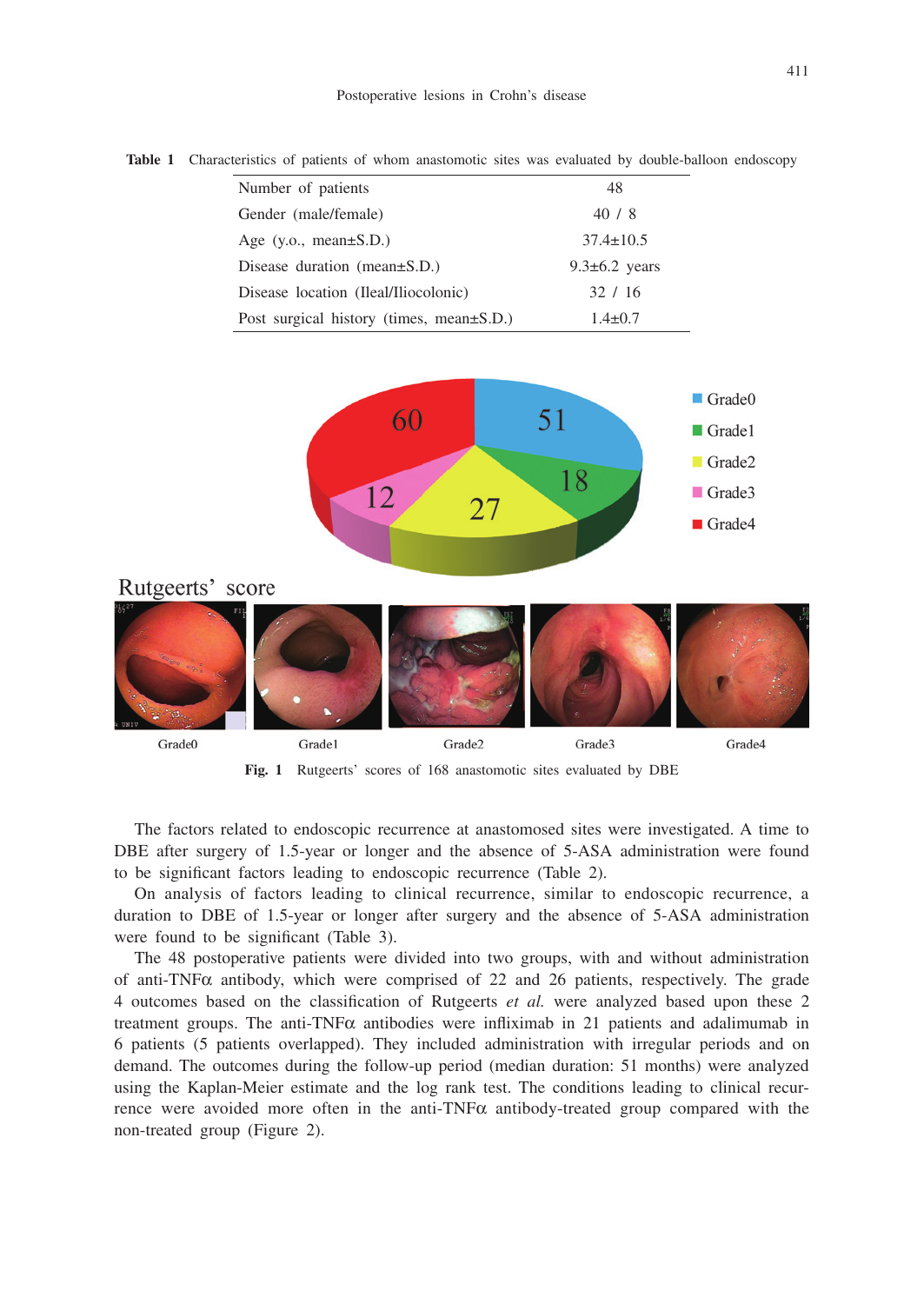|                             |                      |          | Rutgeerts score $\leq$ 1 Rutgeerts score $\geq$ 2 | P value |  |
|-----------------------------|----------------------|----------|---------------------------------------------------|---------|--|
|                             |                      | $(n=69)$ | $(n=99)$                                          |         |  |
| Type                        | perforating type     | 23       | 34                                                | 0.8918  |  |
|                             | non perforating type | 46       | 65                                                |         |  |
| Operative procedure         | End-to-end           | 53       | 81                                                | 0.6540  |  |
|                             | Stricture plasty     | 13       | 13                                                |         |  |
|                             | others               | 3        | 5                                                 |         |  |
| Previous surgery            | $\geq$ 3 times       | 11       | 19                                                | 0.5889  |  |
|                             | $\leq$ 3times        | 58       | 80                                                |         |  |
| <b>Postoperative period</b> | $\geq$ 1.5 years     | 42       | 87                                                | 0.0128  |  |
|                             | $\leq$ 1.5 years     | 27       | 12                                                |         |  |
| Elemental diet*             | +                    | 43       | 53                                                | 0.3046  |  |
| $\geq$ 900 kcal/day         |                      | 25       | 42                                                |         |  |
| 5-aminosalicylic acid       | $^{+}$               | 68       | 85                                                | 0.0211  |  |
|                             |                      |          | 14                                                |         |  |
| Steroid                     | $^{+}$               | 10       | 14                                                | 0.9490  |  |
|                             |                      | 59       | 85                                                |         |  |
| Immunomodulator             | $^{+}$               | 34       | 46                                                | 0.7197  |  |
|                             |                      | 35       | 53                                                |         |  |
| Maintenance of Infliximab   | $^{+}$               | 5        | 5                                                 | 0.5560  |  |
|                             |                      | 64       | 94                                                |         |  |

|  |  |  |  | <b>Table 2</b> Factors for affecting endoscopic recurrence (Rutgeerts score $\leq 1$ vs. $\geq 2$ ) |  |  |  |  |  |  |
|--|--|--|--|-----------------------------------------------------------------------------------------------------|--|--|--|--|--|--|
|--|--|--|--|-----------------------------------------------------------------------------------------------------|--|--|--|--|--|--|

 $\,^*$  Database lacked the descriptions about elemental diet in five patients.

|                                         | Rutgeerts score $\leq$ 3 Rutgeerts score 4 |                            |              | P value |
|-----------------------------------------|--------------------------------------------|----------------------------|--------------|---------|
|                                         |                                            | $(n=108)$                  | $(n=60)$     |         |
| Type                                    | perforating type<br>non perforating type   | 37<br>71                   | 20<br>40     | 0.9033  |
| Operative procedure                     | End-to-end<br>Stricture plasty<br>other    | 85<br>19<br>$\overline{4}$ | 49<br>7<br>4 | 0.3481  |
| Previous surgery                        | $\geq$ 3 times<br>$<$ 3 times              | 17<br>91                   | 13<br>47     | 0.3383  |
| Postoperative period                    | $\geq$ 1.5 years<br>$<$ 1.5 years          | 60<br>48                   | 50<br>10     | 0.0002  |
| Elemental diet *<br>$\geq$ 900 kcal/day |                                            | 63<br>44                   | 33<br>24     | 0.9031  |
| 5-aminosalicylic acid                   | $^{+}$                                     | 102<br>6                   | 51<br>9      | 0.0475  |
| Steroid                                 | $^{+}$                                     | 13<br>95                   | 11<br>49     | 0.2669  |
| Immunomodulator                         | $\pm$                                      | 45<br>63                   | 35<br>25     | 0.0394  |
| Maintenance of Infliximab               | $^{+}$                                     | 7<br>101                   | 3<br>57      | 0.6981  |

## **Table 3** Factors for affecting Clinical recurrence (Rutgeerts score  $\leq 3$  vs.4)

 $\,$   $\,$  Database lacked the descriptions about elemental diet in four patients.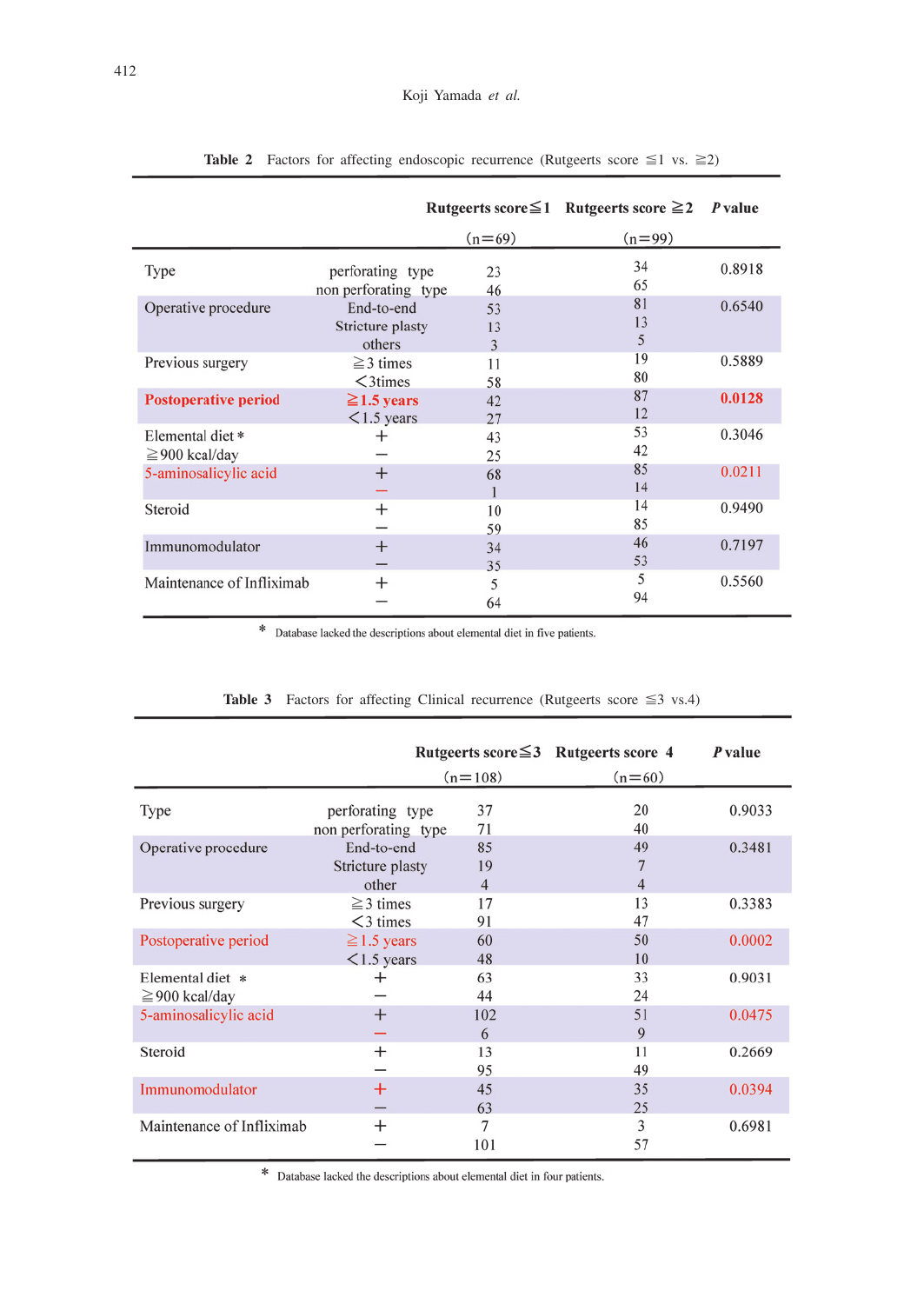

**Fig. 2** Long-term outcome with or without anti-TNFa antibody (Follow-up Median: 51 months, Range: 5-194 months)

### **DISCUSSION**

Crohn's disease patients frequently undergo intestinal resection, and surgery is performed for stenotic lesions in many cases. To avoid re-surgery, we propose the periodic evaluation of anastomosed sites and current lesions with endoscopy. Based upon our investigation of the 48 postoperative patients with Crohn's disease, whose course was followed using DBE at our department, 5-ASA may be effective as a base therapeutic drug, and it may be important to endoscopically evaluate anastomosed sites to determine the therapeutic effect using DBE within 1.5 years after surgery. As Figure 2 showed, the anti-TNF $\alpha$  antibodies were effective for postoperative patients to avoid small bowel stenosis, though the analysis for each lesion did not have same results (Table 2, 3). Ulcerative lesions were observed at most of the anastomosed sites in the group not treated with 5-ASA. Ulcer of the anastomosed region can develop due to the state of Crohn's disease or can be induced by mild ischemia following anastomosis, and 5-ASA was judged as effective for both conditions. If the anastomosed region has not been observed for a long time after surgery, the therapeutic strategy will be investigated based on symptoms. However, when symptoms become evident, the condition has already progressed to grade 4 of the classification established by Rutgeerts *et al.* in many cases. Early diagnosis of recurrence at the anastomosed region by endoscopy early after surgery can lead to the prevention of later reoperation. In addition, maintenance administration of anti-TNF $\alpha$  antibody after surgery may be effective in maintaining remission of the anastomosed lesion and preventing stenosis.<sup>14)</sup> Improvement of postoperative treatment is essential for patients who have previously undergone surgery, because clinical activity may be or may have been high, however, the patients themselves may not consider it necessary due to the absence of symptoms. In such cases, the necessity of increasing treatment could be explained by showing them the endoscopic lesions.<sup>15)</sup>

We adopted the classification established by Rutgeerts *et al.* for our evaluation of the anastomosed regions. However, this scoring system is limited to the evaluation of anastomosed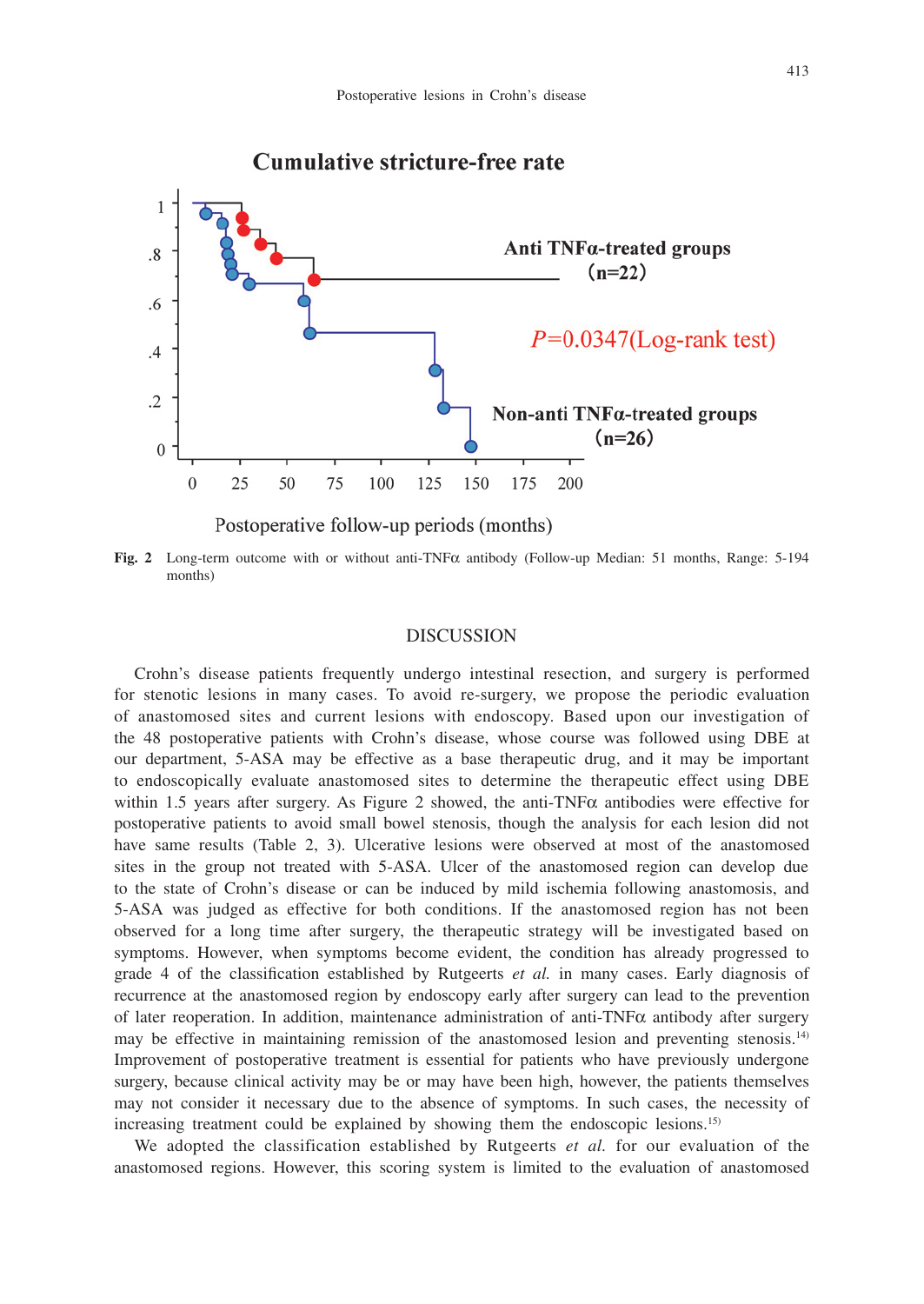sites and their surroundings, which is not appropriate for evaluation of the entire small intestine after surgery. Indeed, in many cases, the ulcer tends to be limited to the anastomosed region even while the other intestinal region is in remission after ileocecal resection. However, the primary lesion may be present in regions other than the anastomosed region in patients with high disease activity.<sup>16, 17)</sup> The establishment of a scoring system capable of evaluating the entire small intestine after surgery is anticipated. In conclusion, DBE was thought to be useful for the accurate diagnosis of small-bowel lesions after surgery.

Conflict of Interest: None declared.

# **REFERENCES**

- 1) Blum E, Katz JA. Postoperative therapy for Crohn's disease. *Inflamm Bowel Dis*, 2009; 15: 463–472.
- 2) Peyrin-Biroulet L, Loftus EV, Colombel JF, Sandborn WJ. The natural history of adult Crohn's disease in population-based cohorts. *Am J Gastroenterol*, 2010; 105: 289–297.
- 3) Vaughn BP, Moss AC. Prevention of post-operative recurrence of Crohn's disease. *World J Gastroenterol*, 2014; 20: 1147–1154.
- 4) Baert F, Moortgat L, Van Assche G, Caenepeel P, Vergauwe P, De Vos M, Stokkers P, Hommes D, Rutgeerts P, Vermeire S, D'Haens G. Belgian Inflammatory Bowel Disease Research Group; North-Holland Gut Club. Mucosal healing predicts sustained clinical remission in patients with early-stage Crohn's disease. *Gastroenterology*, 2010; 138: 463–468.
- 5) Hall B, Holleran G, Chin JL, Smith S, Ryan B, Mahmud N, McNamara D. A prospective 52 week mucosal healing assessment of small bowel Crohn's disease as detected by capsule endoscopy. *J Crohns Colitis*, 2014; 8: 1601–1609.
- 6) Zimmerman LA, Shamberger RC, Valim C, Bousvaros A. The effect of immunomodulators and biologics on indication for surgical bowel resection in children with Crohn's disease. *Inflamm Bowel Dis*, 2014; 20: 1015–1020.
- 7) Nakamura M, Niwa Y, Ohmiya N, Miyahara R, Ohashi A, Itoh A, Hirooka Y, Goto H. Preliminary comparison of capsule endoscopy and double-balloon enteroscopy in patients with suspected small-bowel bleeding. *Endoscopy*, 2006; 38: 59–66.
- 8) Nakamura M, Hirooka Y, Watanabe O, Yamamura T, Nagura A, Yoshimura T, Nakano A, Ando T, Ohmiya N, Goto H. Minimally invasive extraction of a foreign body from the small intestine using double-balloon endoscopy. *Nagoya J Med Sci*, 2015; 77: 189–194.
- 9) Ohmiya N, Arakawa D, Nakamura M, Honda W, Shirai O, Taguchi A, Itoh A, Hirooka Y, Niwa Y, Maeda O, Ando T, Goto H. Small-bowel obstruction: diagnostic comparison between double-balloon endoscopy and fluoroscopic enteroclysis, and the outcome of enteroscopic treatment. *Gastrointest Endosc*, 2009; 69: 84–93.
- 10) Honda W, Ohmiya N, Hirooka Y, Nakamura M, Miyahara R, Ohno E, Kawashima H, Itoh A, Watanabe O, Ando T, Goto H. Enteroscopic and radiologic diagnoses, treatment, and prognoses of small-bowel tumors. *Gastrointest Endosc*, 2012; 76: 344–354.
- 11) Nakamura M, Ohmiya N, Shirai O, Takenaka H, Morishima K, Miyahara R, Ando T, Watanabe O, Kawashima H, Itoh A, Hirooka Y, Goto H. Route selection for double-balloon endoscopy, based on capsule transit time, in obscure gastrointestinal bleeding. *J Gastroenterol*, 2010; 45: 592–599.
- 12) Rutgeerts P, Geboes K, Vantrappen G, Beyls J, Kerremans R, Hiele M. Predictability of the postoperative course of Crohn's disease. *Gastroenterology*, 1990; 99: 956–963.
- 13) Hazlewood GS, Rezaie A, Borman M, Panaccione R, Ghosh S, Seow CH, Kuenzig E, Tomlinson G, Siegel CA, Melmed GY, Kaplan GG. Comparative effectiveness of immunosuppressants and biologics for inducing and maintaining remission in Crohn's disease: a network meta-analysis. *Gastroenterology*, 2015; 148: 344–354.
- 14) Beppu T, Ono Y, Matsui T, Hirai F, Yano Y, Takatsu N, Ninomiya K, Tsurumi K, Sato Y, Takahashi H, Ookado Y, Koga A, Kinjo K, Nagahama T, Hisabe T, Takaki Y, Yao K. Mucosal healing of ileal lesions is associated with long-term clinical remission after infliximab maintenance treatment in patients with Crohn's disease. *Dig Endosc*, 2015; 27: 73–81.
- 15) Kim DH, Park SJ, Park JJ, Yun YH, Hong SP, Kim TI, Kim WH, Cheon JH. Effect of follow-up endoscopy